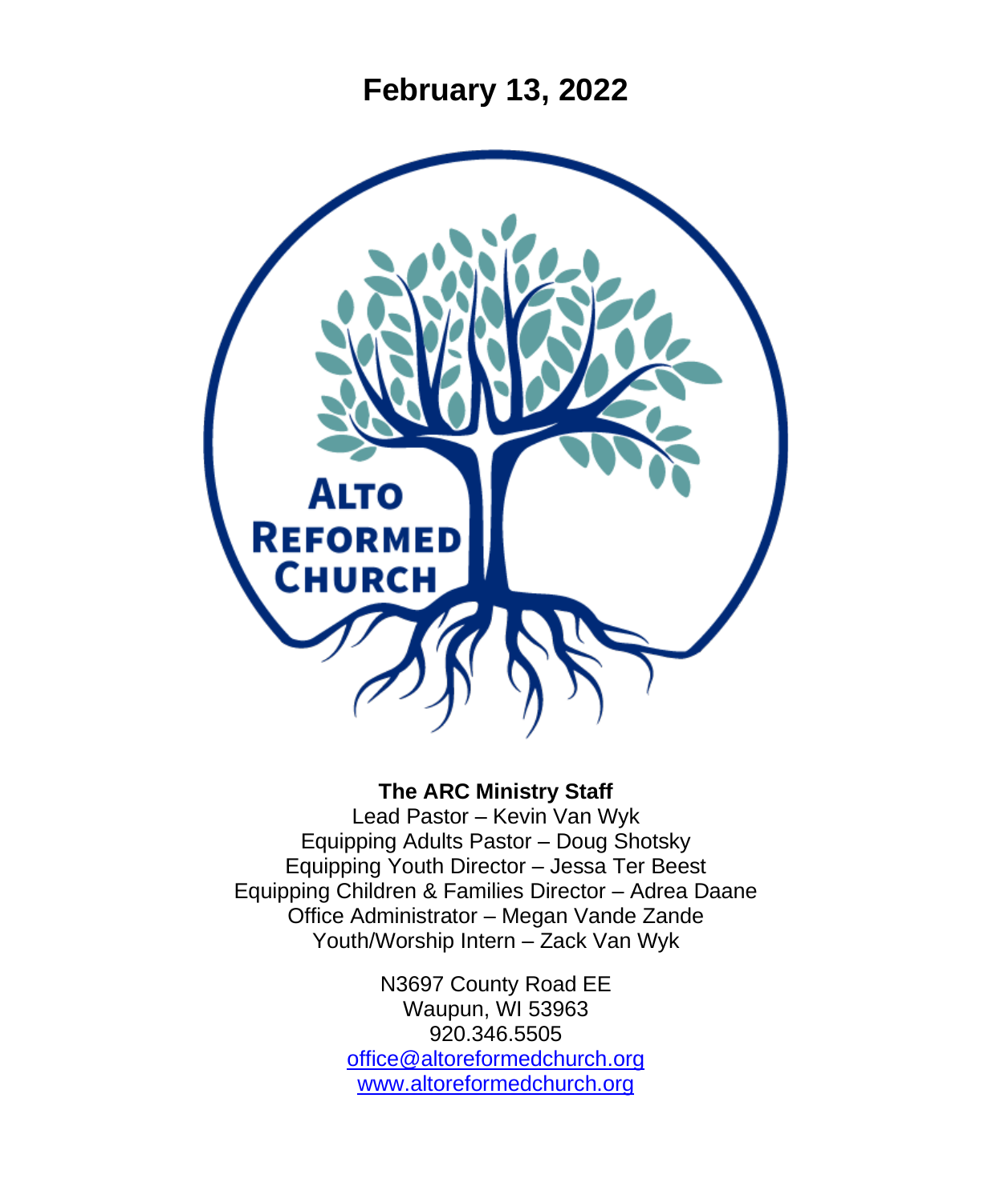## **We Approach God**

Welcome & Announcements Jr Choir – "What a Friend"

Praise Singing "Build My Life" "Oceans"

Congregational Prayer

### **We Hear God's Word**

Children's Message – Jackie Clark

Message – Re-forming Me: Hope for Nobodies Scripture – 1 Corinthians 1:26-2:5

### **We Respond to God**

Prayer "Glorious Day"

Blessing

# *Memory Verse for Feb 16th*

Praise be to the Lord, who has given rest to his people Israel just as he promised. Not one work has failed of all the good promises he gave through his servant Moses. – 1 Kings 8:56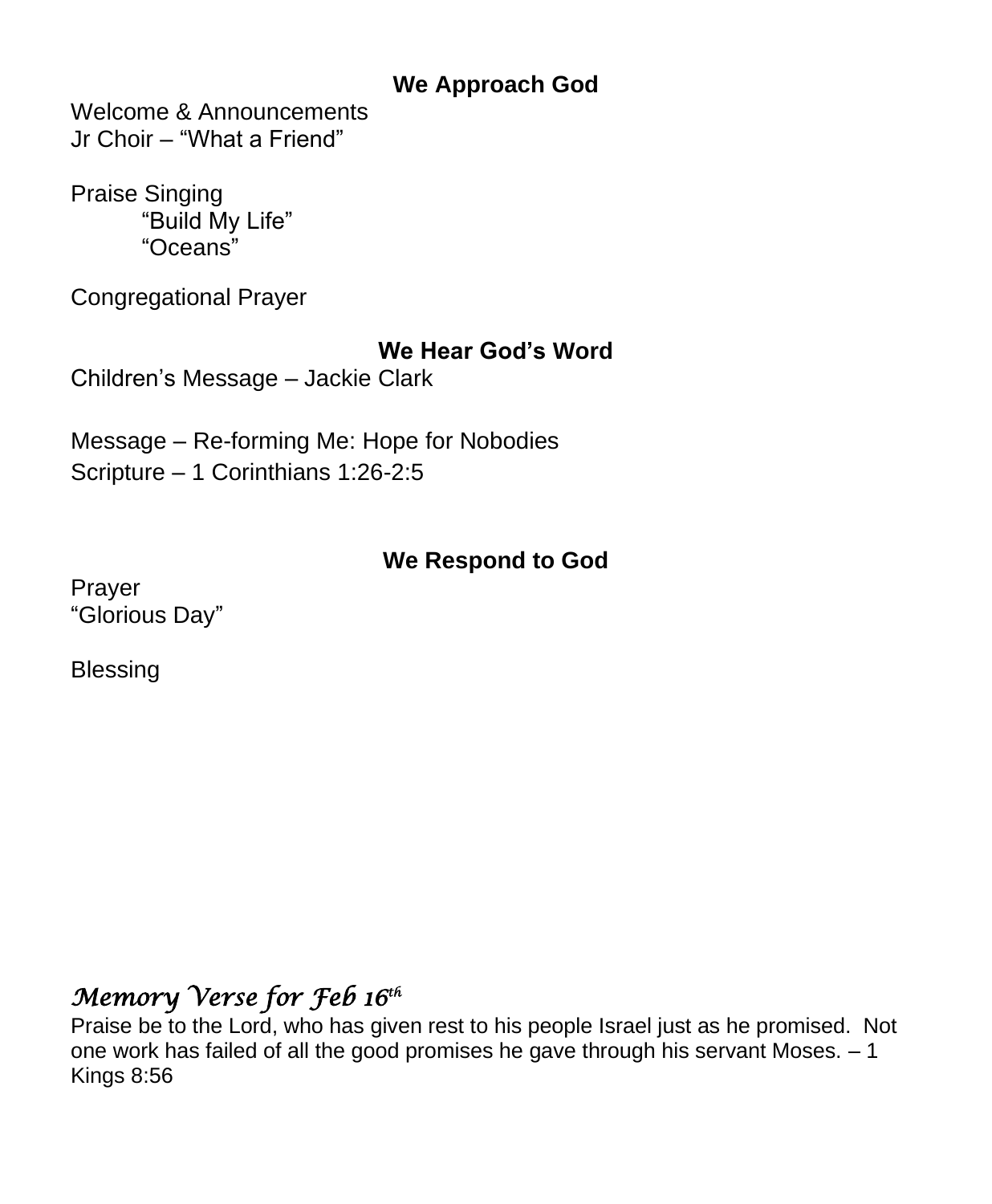

**Hope for Nobodies** 1 Corinthians 1:26-2:5

### **1. \_\_\_\_\_ Chooses & Calls (1:26-28)**

### **2. God Chooses & Calls N\_\_\_\_\_\_\_\_\_\_**

The Corinthians (1:27–28) the dumb (1:20,26-27) the followers (1:26) the commoners (1:26) the weak, lowly, despised, unnoticed (1:27-28)

Paul (2:1–5;15:8–9; 2 Cor. 10:10; Gal. 4:12–15)

Some Somebodies…

…Evidence points to the presence of some Christians in Corinth with means or influence. These include (1) officeholders—Crispus (1:14; cf. Acts 18:8) and Erastus (Rom. 16:23); (2) heads of significant households—Crispus, Stephanas (1:16; 16:15), and Chloe (1:11); (3) those capable of "service" to Paul or others which presupposed a measure of wealth—Gaius (1:14; cf. Rom. 16:23) and Titius Justus (Acts 18:17); and (4) those who traveled for business purposes or as merchants—Aquila and Priscilla (16:19; cf. Rom. 16:3; Acts 18:2, 26), Phoebe (Rom. 16:1–2), Erastus, Stephanas, and possibly Chloe's people  $(1:11)$ .<sup>71</sup> In the light of this, Witherington's conclusion is judicious: "The social level of the Corinthian Christians apparently varied from quite poor to rather well off... a fair cross section of urban society."<sup>72</sup>

<sup>71</sup> Theissen, *The Social Setting of Pauline Christianity*, 95; cf. Thiselton, 181–82. <sup>72</sup> Witherington, *Conflict and Community*, 23.

Ciampa, R. E., & Rosner, B. S. (2010). *[The First Letter to the Corinthians](https://na01.safelinks.protection.outlook.com/?url=https%3A%2F%2Fref.ly%2Flogosres%2Fpntccor1%3Fref%3DBible.1Co1.26%26off%3D4946%26ctx%3D%25E2%2580%259Cnot%2Bany.%25E2%2580%259D%2BIn%2Bfact%252c%2B~evidence%2Bpoints%2Bto%2Bt&data=04%7C01%7C%7C35373524680b40c50a7b08d9ed07b231%7C84df9e7fe9f640afb435aaaaaaaaaaaa%7C1%7C0%7C637801439591728791%7CUnknown%7CTWFpbGZsb3d8eyJWIjoiMC4wLjAwMDAiLCJQIjoiV2luMzIiLCJBTiI6Ik1haWwiLCJXVCI6Mn0%3D%7C3000&sdata=NWtuBkArzf6CJfzFSHikEYBfq9AtlW2UQeRTkcYjbBw%3D&reserved=0)* (p. 105). William B. Eerdmans Publishing Company.

**3. God Chooses & Calls Nobodies to Receive, Know, & Preach Christ Crucified by all means.**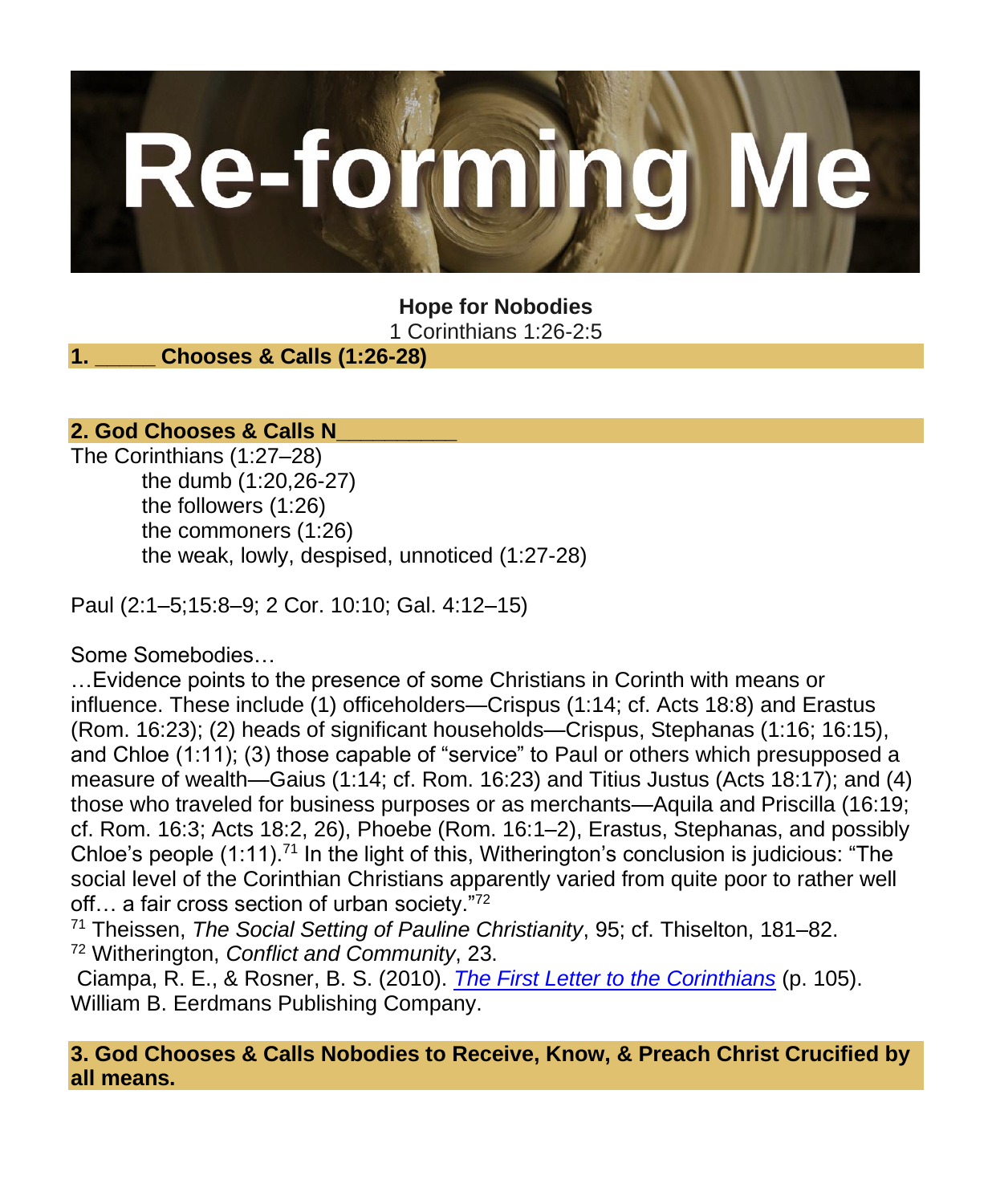- A. R\_\_\_\_\_\_\_\_\_\_\_ Christ by faith (2:5)
- B. R\_\_\_\_\_\_\_\_\_\_\_ to Know Christ (2:2; 1:30)
- C. R\_\_\_\_\_\_\_\_\_\_\_/Preach Christ Crucified by all means! (1:1,17; 2:1,3,4)

#### **A RABBIT HOLE: "by all means"**

#### **APPLICATION:**

#### **Receive Christ by faith, then Resolve to know & Reveal Christ crucified.**

#### **Discussion Questions:**

- 1. In what way do you see yourself as a "nobody"?
- 2. In what way do you see yourself as a "somebody"?
- 3. How might this passage begin to fix the divisions in the Corinthian church?
- 4. What is the power of the Spirit saying to you regarding receiving Christ by faith, resolving to know Christ, and revealing Christ crucified? (Read these passages for more direction… Romans 10:9-10; Ephesians 3:14-19; Phil. 3:7-11; Romans 15:18-21.)
- 5. What specifically will you do this week?

## *Upcoming Events*

| Feb 13 | 8:30am - Prayer Meeting                                             |
|--------|---------------------------------------------------------------------|
|        | 9:30am - Pastor Kevin, Jr Choir                                     |
|        | 10:45am - Sunday School                                             |
| Feb 14 | 6:30pm - Men's Bible Study - "Fight"                                |
| Feb 15 | 8:00am - Prayer Meeting                                             |
| Feb 16 | 6:00pm - Intermediate Praise Team                                   |
|        | 6:20pm - Sonshine Singers, Jr Choir                                 |
|        | 6:30pm - Mixed Choir                                                |
|        | 6:45pm - Bible Class                                                |
|        | 7:00pm - High School Praise Team                                    |
|        | 7:30pm - High School Youth Group, Men's Chorus                      |
| Feb 17 | 12:00pm – Pastor Meeting                                            |
| Feb 18 | 5:00pm - Chili Supper & Bible Trivia                                |
| Feb 20 | 8:30am – Prayer Meeting                                             |
|        | 9:30am - Pastor Doug, Mixed Choir, 3 Minutes for Missions - Potratz |
|        | 10:45am - Sunday School                                             |
|        | 6:30pm - Middle School Youth Group                                  |
|        |                                                                     |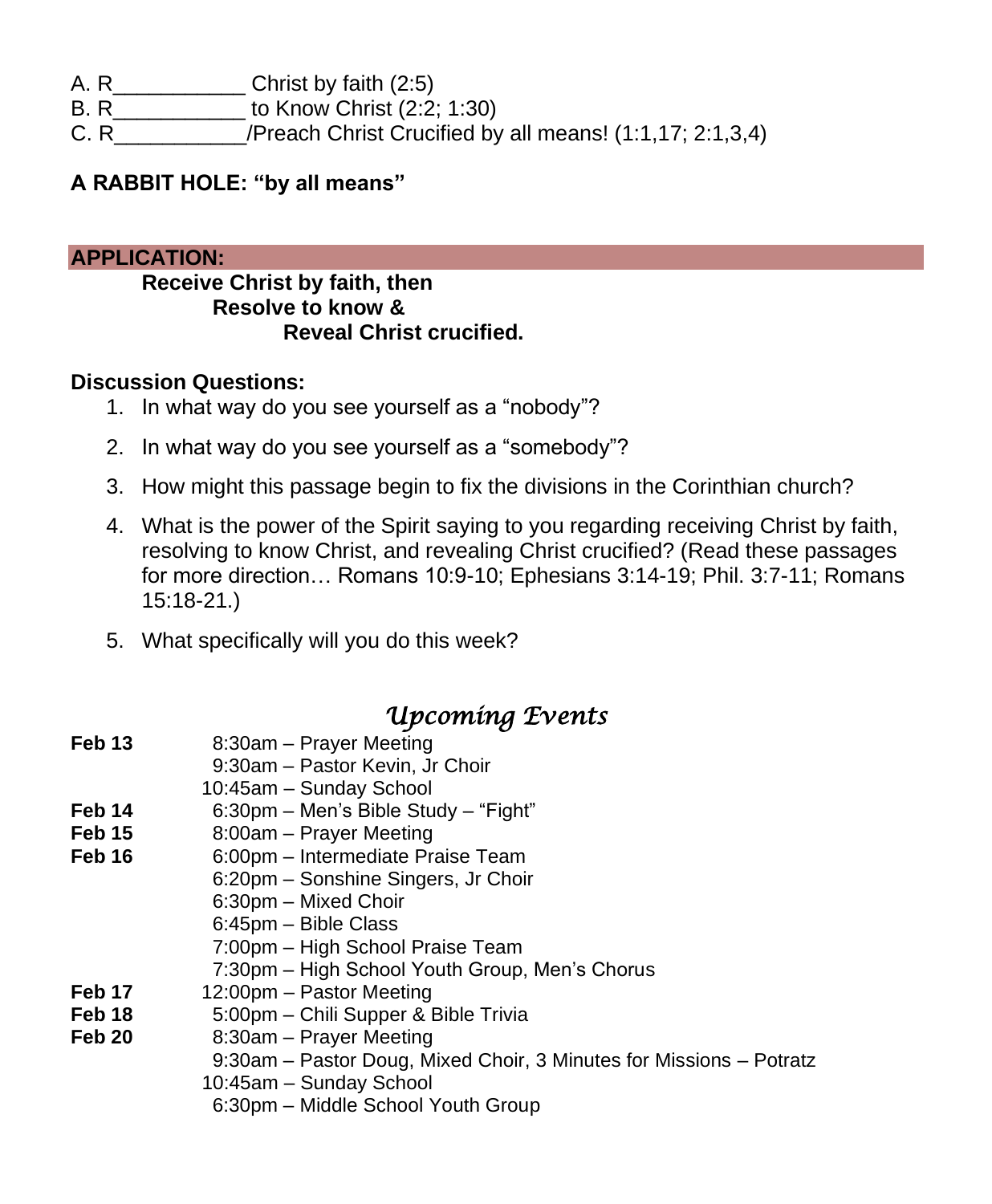## *Youth News*

**Middle School** – No meeting tonight! Thanks for a great weekend at the Overnighter. Use tonight to catch up on some sleep!

**High School** – Wednesday we're talking about some of the disciples and the lives Jesus called them out of. See you at 7:30! Don't forget to bring your items for the chili supper!

## *Opportunities to Get Involved*

**Chili Supper/Bible Trivia** – The middle and high school youth groups are joining up to do this annual fundraiser this Friday, February 18<sup>th</sup> from 5-8pm. Chili, bread and cheese, bars and cookies will be served throughout the night, the chili cook off competition will be judged at 6pm, and Bible Trivia will begin at 7pm. Bring a team of up to 8 people for some fun competition! If you have a team, sign them up at the Information Center. All proceeds from this event will go toward both youth group's retreats and upcoming events.

**Women's Bible Studies –** The Women's Ministry Team will be hosting 3 different bible studies beginning the week of February 28<sup>th</sup> through the week of April 11<sup>th</sup>. "Elijah" Mondays at 6:30pm, "In His Image" Tuesdays at 9:30am, and "Resisting the Rush" Sundays at 10:45am. More details in your church mailbox. Signup at the Information Center by February 20<sup>th</sup>.

**Pinewood Derby Family Night –** Join us at the Alto Community Center on Monday, April 11<sup>th</sup> from 5:30-7:30pm for fun, free night. We'll have a meal at 5:30pm and races will start at 6pm. Not racing a car? We'll have other family friendly activities too. Sign-up and grab a car kit with instructions at the Children & Families Resource Center by March  $20<sup>th</sup>$ . Classes range from  $1<sup>st</sup>$ grade to adult.

**All Church Retreat –** Join us for our 1st All Church Retreat at Silver Birch Ranch April 22-24. Check your mailbox or the Information Center for the brochure with all the details! Register online at<https://forms.gle/ETUUM2LCFIHTVXQC8> by March 31st or contact Megan to get help with registration. Any questions, reach out to Pastor Doug, Adrea, or Jessa.

## *Bulletin Board News*

**Offering** may be placed in one of the three white offering boxes located in the lobby. Upcoming benevolent schedule: 2/13 Missionary Salary, 2/20 Regular Benevolence, 2/27 Missionary Salary, 3/6 Missionary Salary.

Congrats to Ron & Helene Daane as they celebrate their 52<sup>nd</sup> wedding anniversary on February 14th .

**Food Pantry Collection –** During the month of February we are collecting feminine hygiene products for the Waupun Food Pantry. The food pantry will coordinate with the Waupun Area Jr/Sr High School to distribute these products to girls in need. Donations may be placed in the tote in the copy room.